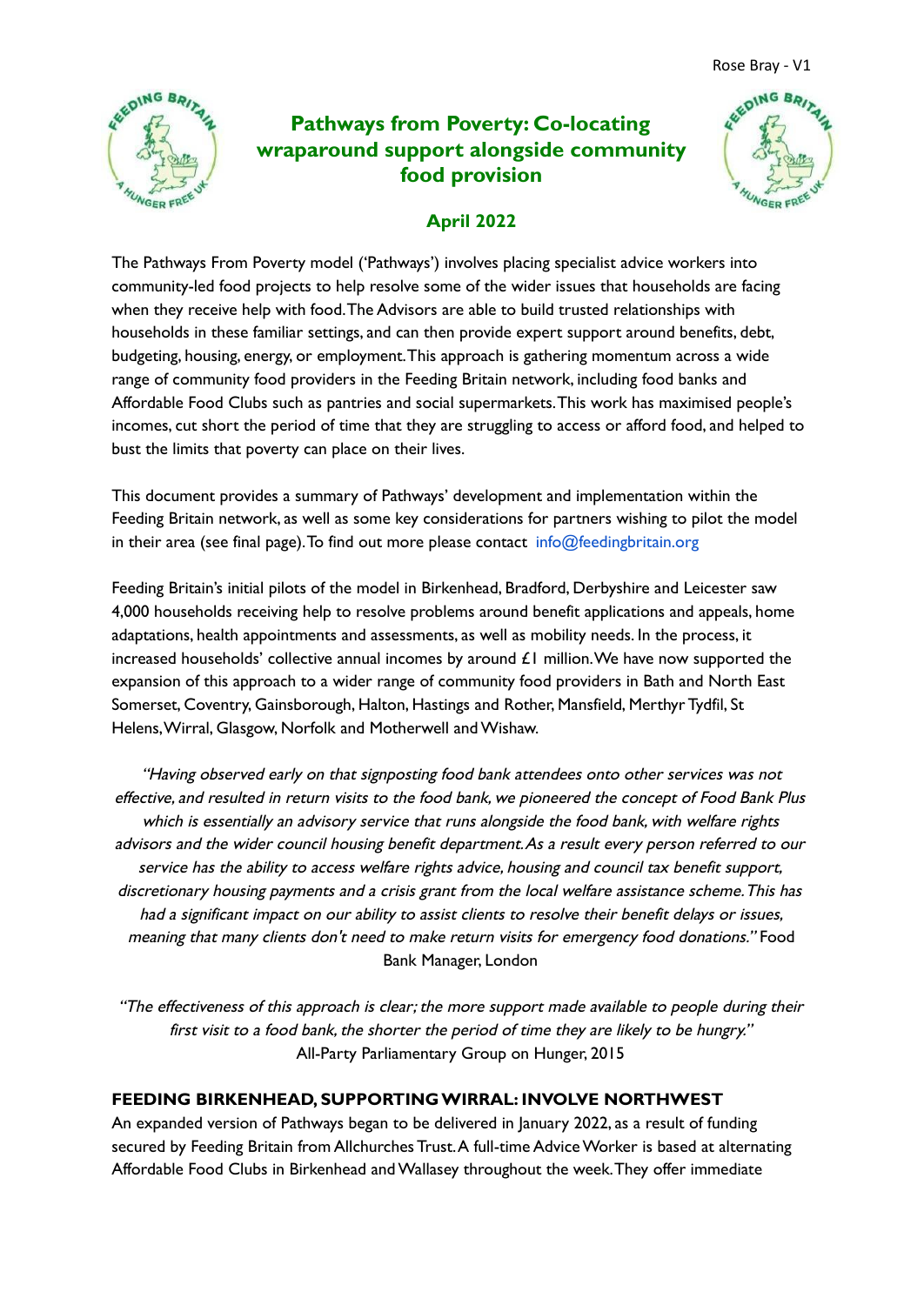advice within those settings, as well as referrals into specialist services including domestic violence and mental health. Demand for the service has increased and it is now running at full capacity.Within the first 10 weeks of the project commencing, they have supported 90 households.

Case study:At one of the Affordable Food Clubs, the AdviceWorker began helping a man whose Universal Credit payments had been sanctioned.The man had built up many debts, including his brother's personal items that were being held at a local pawn broker. Further investigations revealed the man had a diagnosis of schizophrenia with psychotic episodes that were not being treated medically. He disengaged from his psychiatric clinic and GP surgery following a period in prison.The AdviceWorker collated all details relating to debt, including rent and council tax arrears, and passed the information over to the debt management team within Involve Northwest.They contacted the local Jobcentre Plus and were allocated an emergency call back from the man's Universal Credit Advisor where they discussed his situation and submitted a reconsideration against the decision to sanction him.Within three working days, the man's sanction was lifted and all monies reinstated.The man received a repayment of over  $£2,000$ . He has now submitted a fitness for work note after engaging with his GP and is being fast tracked to the secondary mental health team.The client was able to retrieve his brothers' belongings from the pawnbroker and is fully engaging with his family and support workers.

## **FEEDING LEICESTER: COMMUNITY ADVICE AND LAW SERVICE 'FOOD BANK PLUS'**

Pathways began to be delivered in 2019, as a result of funding secured by Feeding Britain fromThe National Lottery Community Fund.The programme has seen an AdviceWorker being co-located in three food banks across Leicester, with between nine and twelve one-hour appointments being offered each week.There is a confidential space on-site at each food bank venue where appointments take place. The Advice Worker is, depending on the circumstances that emerge in that initial appointment, able to draw in additional help with debt, immigration, energy, employment and housing services as well as advanced welfare benefit advice.Trust has been crucial to the success of the programme, with the Advice Worker having an active presence in the food banks and building relationships with people in very vulnerable circumstances.The Feeding Leicester network have engaged with the local authority on potential options for longer-term funding.

Case study:A woman disclosed to the AdviceWorker that she was regularly visiting two food banks in order to get enough food for her family. She had fled domestic abuse within the last year, was subject to the benefit cap and was really struggling financially. Her two eldest children were diagnosed with autism and she was their carer.The AdviceWorker was able to update her Universal Credit claim and apply to get almost £10,000 of backdated payments for her as well.This resulted in the household no longer having to use food banks.

Case study: One client who had serious mental health problems had their Personal Independence Payment discontinued after a medical review which was completed on the phone.The Advisor was able to put in a mandatory reconsideration and the PIP was restarted, with arrears repaid.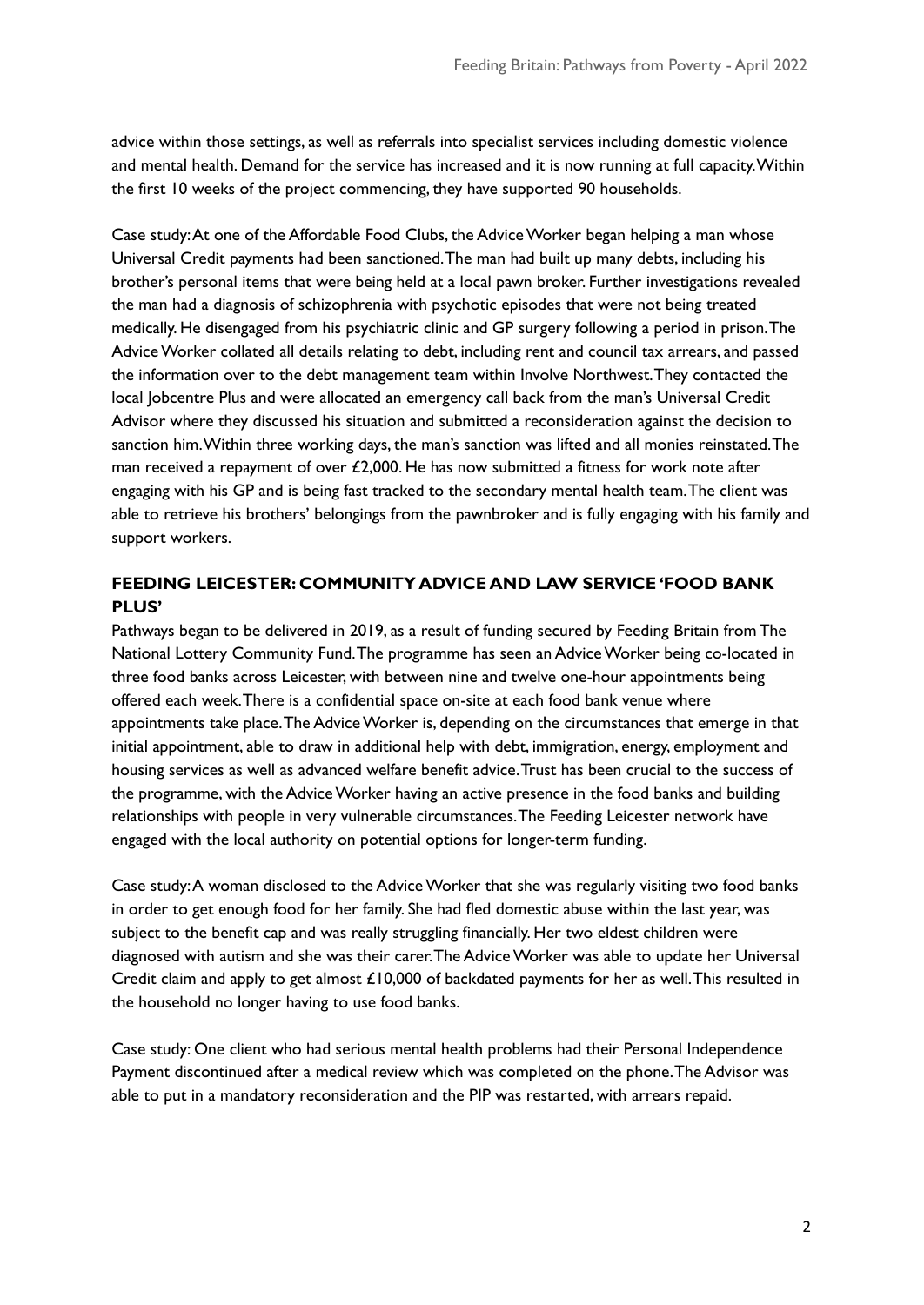#### **FEEDING MERTHYRTYDFIL – FOOD PROSPERITY NETWORK: CITIZENS ADVICE**

Following discussions among the Feeding Merthyr Tydfil – Food Prosperity Network, Citizens Advice Merthyr Tydfil reallocated existing staff resource to place an AdviceWorker within the Gellideg Community Pantry for one day per week, offering three appointments during this day.There is a confidential room on site so they are able to offer appointments directly in the building. Feeding Britain covered the rental costs for this room.The service has been advertised to Pantry members through posters and leaflets, and has quickly been taken up by members accessing the Pantry.The approach builds on a similar model that was implemented before the Covid-19 pandemic in the local food bank.

Case study:A woman has been accessing the Community Pantry as she was struggling financially. She lives in a caravan site with her children and has to use LPG as her main source of gas. Due to the cost of these gas bottles she is using more electric powered heating sources which is becoming costly.The AdviceWorker was able to issue a fuel voucher, help the woman apply for assistance through both the Discretionary Assistance Fund and the Child Disability Living Allowance, and draw in debt management support to repay a  $£3,000$  loan. This helped to maximise the household's income and reduce pressure on their food budget.

#### **FEEDING MANSFIELD: CITIZENS ADVICE**

Since March 2022, Mansfield Citizens Advice has piloted drop-in advice and information sessions at three community food providers, including Affordable Food Clubs and food banks.An Advice Worker is available during the sessions for all queries around debt, benefits, housing issues, relationship issues, and employment. If and when more in-depth advice is required, the Advice Worker draws in specialist support from other teams within Citizens Advice who arrange follow-up conversations. Such instances can cover the completion of Personal Independence Payment forms, for example, which takes several hours. Feeding Britain has resourced the initial pilot period thereby enabling an application to be submitted for longer-term funding.

#### **MOTHERWELL ANDWISHAW: CITIZENS ADVICE**

An Advice Worker post has been funded by the Scottish Government to reduce the long-term need for food banks.They are currently co-locating within two of the larger food banks which are open for two-hour slots.The AdviceWorker tends to sit at the food bank during this time and chat with people to gain an initial understanding of their circumstances. Given the lack of space at the food bank, the Advice Worker arranges telephone appointments to discuss people's circumstances in greater depth, with eight such appointments being organised per food bank session.This enables the AdviceWorker to speak to as many people as possible while the food bank is open, and then to follow up on specific cases afterwards.The AdviceWorker directly deals with all issues relating to benefits and also draws in help from other teams dealing with debt and housing. Moreover, there is a smaller food bank which makes referrals for telephone appointments only, as they do not have space for the AdviceWorker to be present in person. In the past year, the AdviceWorker has helped 996 people with 4,286 issues being unearthed. Due to the effectiveness of this work, other wraparound support services, such as domestic abuse teams, are now co-locating alongside Citizens Advice within the food banks. Feeding Britain has committed to supporting the extension of the project while joint funding applications are submitted for an expanded version in a number of additional food banks.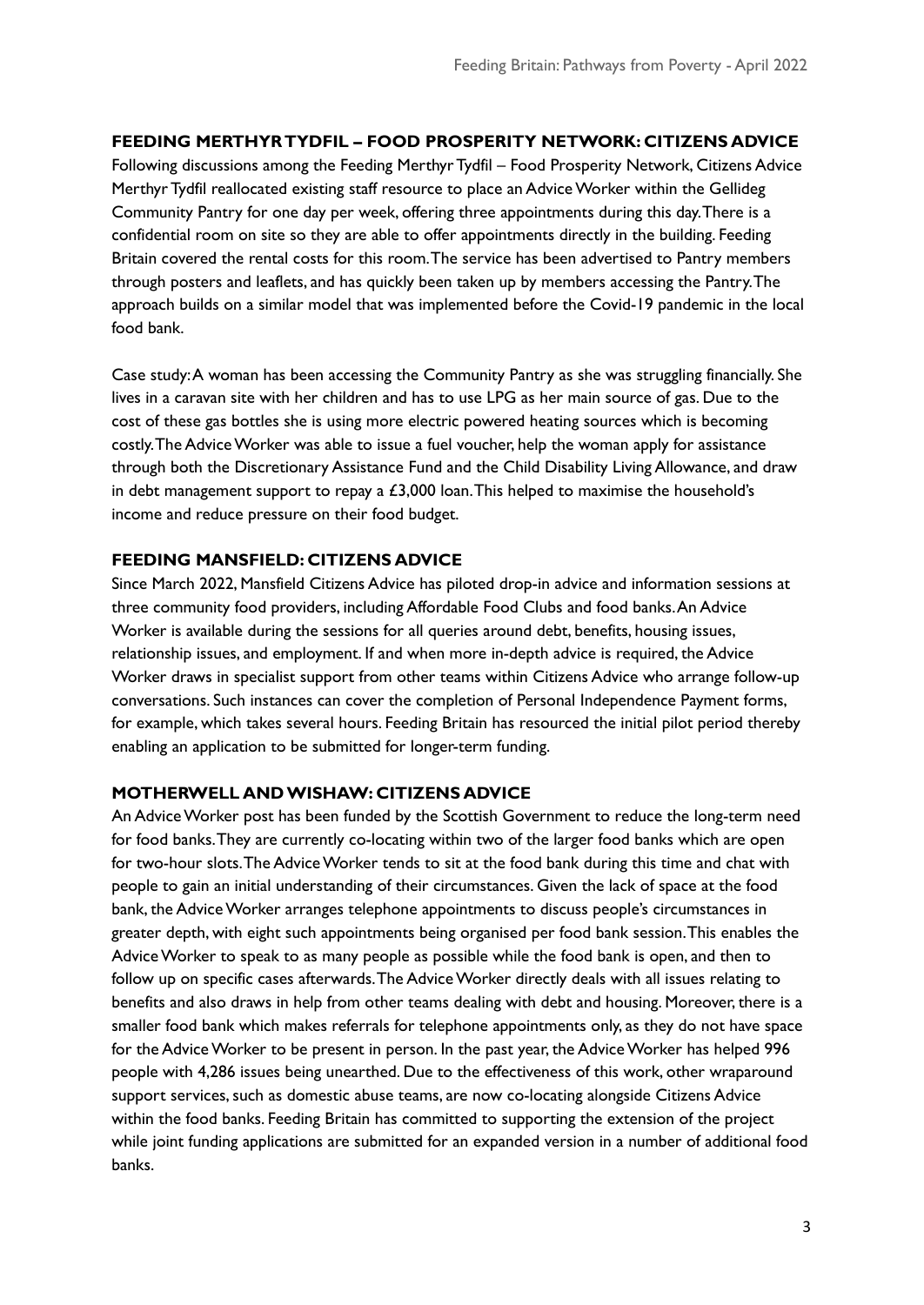Case study: A man and his daughter, who moved in with him two years before, sought help from the food bank. He had been living on a single person's Jobseekers Allowance claim, and hadn't made any changes to these benefits after his daughter moved in.The AdviceWorker was able to amend his claim thereby maximising the household's income.This increase in income meant that the household did not need to use the food bank again.

Case study:A man seeking help from the food bank slowly started to open up to the AdviceWorker over a number of weeks, having initially said he didn't need support. He shared that he had addiction issues and had no money left for food shopping. He had served in the armed forces, so the Advice Worker was able to draw in support from a veteran support service.They have improved the man's access to a range of services which have significantly reduced his need to rely on the food bank.

#### **FEEDING GAINSBOROUGH: IN-HOUSE ADVICEWORK**

Since November 2021, Feeding Britain has resourced an in-house AdviceWorker whose services are commissioned by Feeding Gainsborough.The AdviceWorker meets directly with people in the Affordable Food Clubs and conducts casework on issues such as benefits, housing, and debt.They also train and manage a team of experienced AdviceWork volunteers. Crucial to the effectiveness of the service is the relationship which has been developed with the local Jobcentre Plus.The team are dealing with around 40 cases of advice and casework per month.

## **Other regional partners within the Feeding Britain network that are delivering this model include:**

- **Bath and North East Somerset Fair Food Alliance:** Contain Outbreak Management Funding, managed by the local authority's Public Health team, has been used to fund Advice Workers from Clean Slate and Citizens Advice to be co-located within a number of community food providers.
- **Feeding Bradford and Keighley:** As a result of funding secured by Feeding Britain from The National Lottery Community Fund,The Girlington Advice Centre was commissioned in 2019 to offer advice services within a number of emergency food settings.
- **Feeding Coventry:** As a result of funding secured by Feeding Britain from Allchurches Trust, Coventry Independent Advice Service are offering sessions within up to four Affordable Food Clubs each week.
- **Feeding Derbyshire:** As a result of funding secured by Feeding Britain from The National Lottery Community Fund, Mid Mercia Citizens Advice were commissioned in 2019 to offer advice services within a number of community food settings.
- **Feeding Halton:** Citizens Advice Halton collaborated with the Feeding Halton network to secure regional public funding to co-locate an AdviceWorker within the local food bank **.**
- **Hastings and Rother Food Network:** Staff resource has been reallocated to place an existing AdviceWorker from Hastings Advice and Representation Centre within community food providers.
- **St Helens Community Food Providers Alliance:** Feeding Britain is resourcing an initial pilot phase that sees an AdviceWorker from Citizens Advice being co-located within up to four Affordable Food Clubs each week.